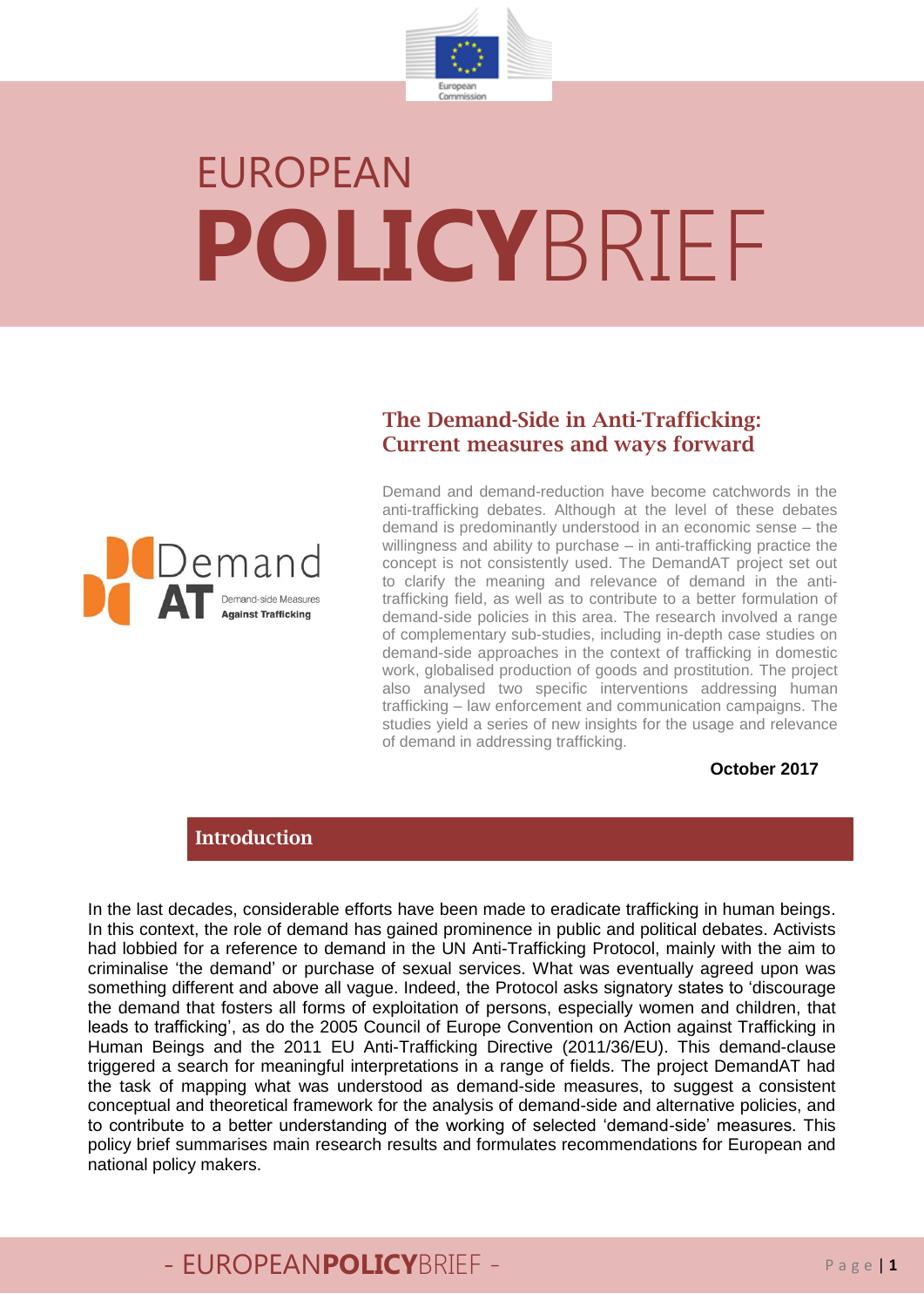#### **Key concepts**

#### **Trafficking in human beings**

Trafficking in human beings is a criminal offence that originates in international law. When minors are concerned, the criminal offence consists of an *act* such as recruiting or harbouring for the *purpose of exploitation*. Transferring adults into exploitation is not criminalised by the trafficking offence, unless illicit *means* are used such as coercion, deception and abuse of vulnerability.

> **Trafficking of minors =** transfer act + purpose of exploitation **Trafficking of adults =** transfer act + illicit means + purpose of exploitation

Trafficking has been characterised as a poorly formulated criminal offence referring to a wide and open range of social phenomena. Persons can be trafficked for, among others, labour relations, sex work, begging and organ transplantation. Each field requires separate attention.

#### **Exploitation**

Exploitation is not legally defined, with one exception: Forced labour is indicated as one exploitative purpose. With regard to other areas such as forced prostitution, criminal activities and the removal of organs, it remains legally open what exploitation could mean. With regard to forced labour, the formula above could be complemented in the following way:

#### **Trafficking of adults into forced labour =**  $($ transfer act + illicit means $)$  + (profiting from work of others + illicit means)

In debates on human trafficking, three types of exploitation are observed.

A person is profiting from an activity of another person by

- 1. hindering a person to leave by coercive means such as force, threats and locks (coercive exploitation)
- 2. hindering a person to leave by use of fraud, false information or abuse of vulnerability (manipulative exploitation)
- 3. employing or engaging the person in an inherently degrading activity (exploitation indicated by a degrading activity)

While the first two types are basically applying forced labour criteria to other activities, it is contested whether activities can be inherently exploitative, even if the person with the weaker position complies and sees his or her compliance as voluntary.

#### **Demand**

#### In anti-trafficking, demand is used as willingness and ability to buy on markets, but not consistently.

Qualitative text analysis shows that in general demand is often used with the correlatives 'supply' and 'market', evoking an understanding of demand as referring to contracting acts on markets. In this setting, demand refers to the willingness and ability to buy a good or service. This understanding originates in economics and is found in virtually all studies and papers on demand in the context of trafficking in human beings. However, the concept is often not used consistently. Demand is also used for factors influencing demand, for actors exercising demand, and for demand in all other lexical meanings of the term that can be found in the dictionary, for example referring to demand as an authoritative claim.

This project suggests to use demand only as willingness and ability to buy a good or service. Confining 'demand' to purchasing plans on markets does not mean that market interactions are most important for understanding trafficking in human beings. A trafficked person is transferred into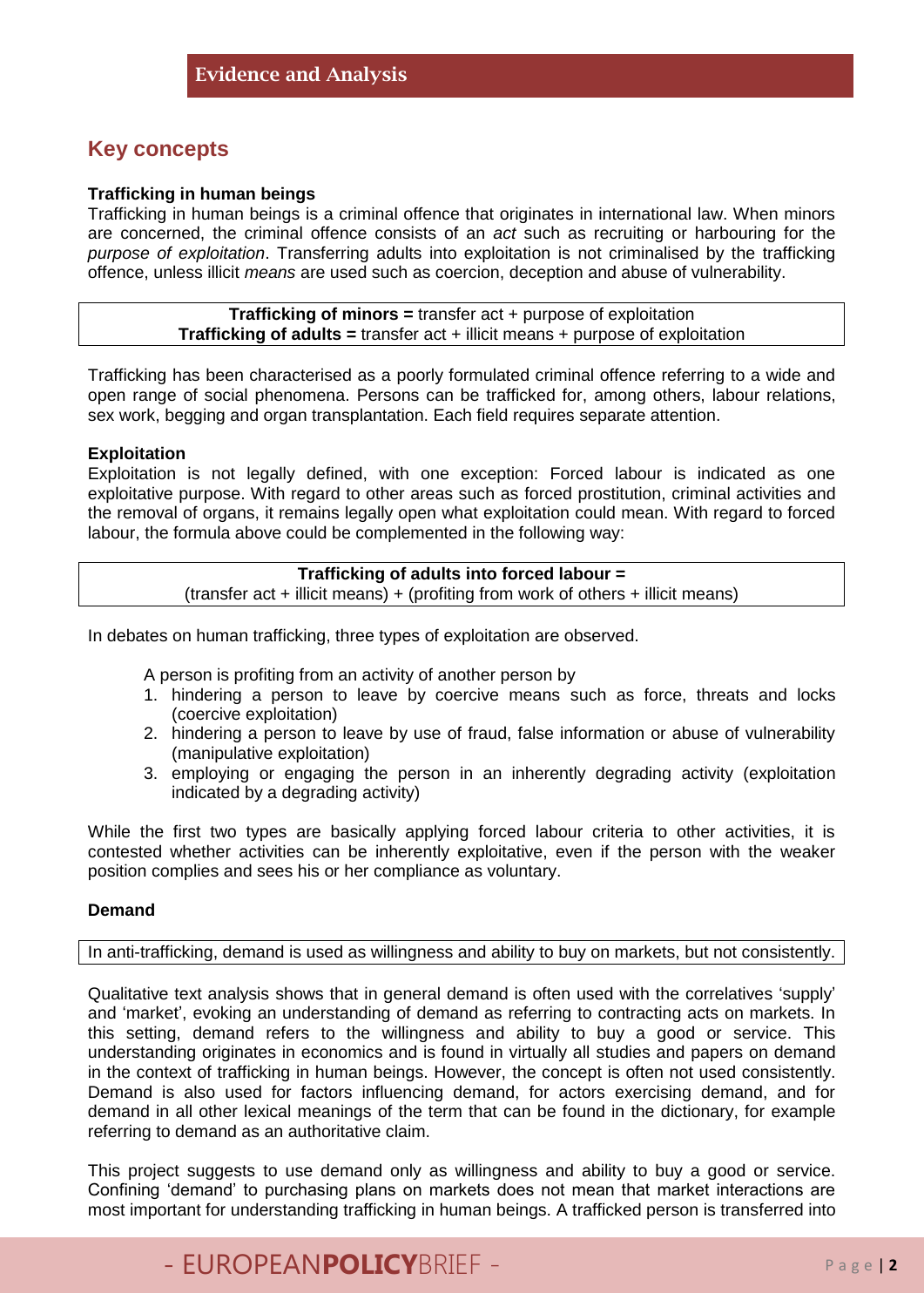and kept in an *exploitative relation,* which often implies coercion. Since a market relation is fundamentally a voluntary relation, coercion nullifies it. Therefore, at the core of understanding trafficking in human beings is a non-market relation.

Trafficking occurs in relations.

Speaking of demand and supply emphasizes the contracting situation in which an exchange takes place for a price. However, many market contracts lead to a longer-term relation between two parties – for example labour contracts, rent contracts and credit contracts lead to long-term economic relations. In conventional economics, these relations are also framed as market relations in a labour, renting and credit market. The analytical value of using demand-and-supplyterminology is highest when it is applied to contracting situations, but are of less value for explaining what happens within long-term relations.

Exploitative relations can be observed in the recruitment, production and consumption context.

In theoretical texts, three types of interlinked contexts are distinguished, addressed here as recruitment context, production context and consumption context. In each context, we can differentiate between *market transactions* – which may be respecting or disregarding legal regulations such as tax laws – and *exploitative relations*.

| Consumption                                                                | Production                                                                                                                                                 | Recruitment                                                                                                                                                                                      |
|----------------------------------------------------------------------------|------------------------------------------------------------------------------------------------------------------------------------------------------------|--------------------------------------------------------------------------------------------------------------------------------------------------------------------------------------------------|
| Client demands<br>personal service<br>Consumer<br>demands consumer<br>good | Producer/employer<br>$\bullet$<br>demands labour from<br>worker<br>Producer demands<br>$\bullet$<br>producer goods and<br>services from other<br>producers | Migrant demands irregular border<br>crossing service from smuggler<br>Worker or employer demands<br>matching service from labour<br>broker<br>Person demands credit from bank<br>or money lender |

Table 1 indicates which market transactions are relevant in the three contexts (consumption, production and recruitment). It shows that the actors role in different markets changes. For instance, migrants are on the demand side in markets related to the recruitment situation or on the consumption context, as consumers of smugglers' services. Producers are on the demand side in markets related to the production context. Consumers or clients are on the demand side in markets related to the consumption context. Exploitative relations may be openly coercive or hidden behind the facade of market transactions in all three contexts. An exploitative relation in the production context is a necessary precondition for trafficking. When 'demand-side' measures against trafficking in human beings are discussed, they refer mostly to the consumption context, but sometimes also to labour demand in the production context.

#### **Measures and measurement**

Trafficking in human beings is a crime. Traditionally, states address criminal activities with *command-and control* measures, involving the detection and sanctioning of socially undesirable behaviours (e.g. forms of demand) that are criminalised. States can also regulate markets to make undesirable forms of demand less likely. They can use *market-based incentives* such as taxes and subsidies, or use measures promoting specific values or behaviours through *peer pressure*. Measures may also be used for symbolic reasons. They are embedded in political frames that link measures to value-loaded problem definitions.

Qualitative studies with in-depth analysis of the circumstances of specific cases can potentially advance the understanding of quantitative data in anti-trafficking.

In order to assess effects of interventions on trafficking human beings, it is necessary to assess the extent of trafficking. Reference to legal trafficking definitions is not sufficient, as the definition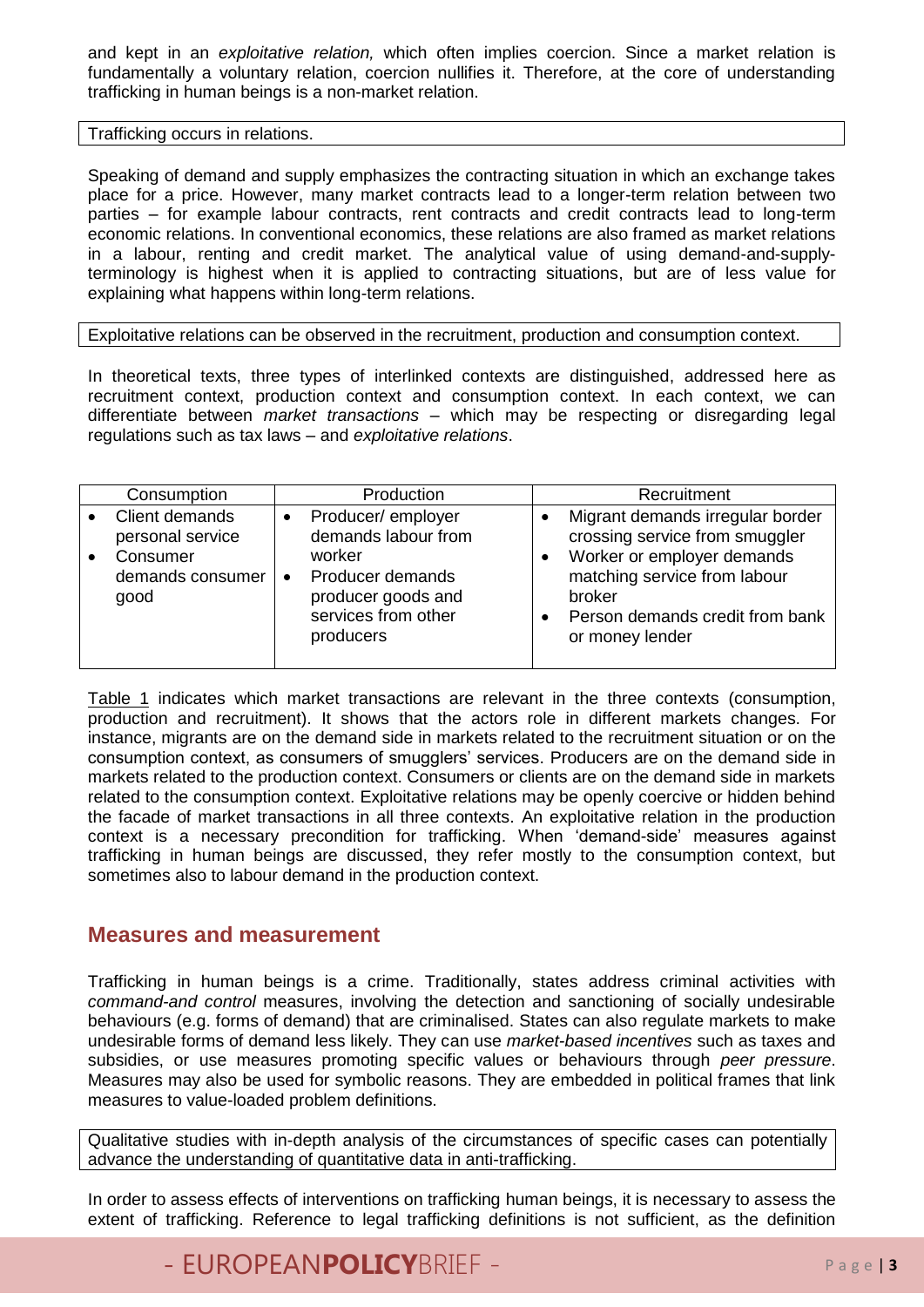contains an open list of fields. Establishing causality between an intervention and a targeted change is always difficult. A systematic difficulty is added for interventions that criminalise or stigmatise certain types of behaviour: While seeking to influence the occurrence of a phenomenon, they simultaneously influence its visibility. For example, criminalising purchasers of sexual services sets incentives to abstain from buying sexual services, but it changes also socially acceptable answers in surveys. After criminalisation, an increased number of purchasers of sexual services may deny they have purchased sexual services, when participating in a survey. As a result, it is impossible to provide robust social scientific evidence for the success or failure of interventions against trafficking in human beings. This has widened the scope for arguments without any empirical foundation, based on ideologies and beliefs.

In addition, available quantitative data is not always interpreted with care. It is frequently concluded that trafficking in human beings mainly concerns women and girls forced into prostitution, as this feature is displayed by criminal justice and support agency data. At the same time, global survey data, including migrant origin regions and regions with a suspected predominance of labour exploitation, show a high or dominant representation of males affected by human trafficking. Qualitative studies with in-depth analysis of the circumstances of specific cases can potentially advance the understanding of quantitative data.

There are hardly any evaluation efforts, in accordance with international standards, in the field of anti-trafficking, although evaluation could potentially provide indications how interventions work.

Although evidence-based policy-making is difficult in these circumstances, research may still deliver information and insights to better inform policymaking. There are hardly any evaluation efforts in the field, although evaluation could potentially provide indications how interventions work. Established evaluation quality criteria are less encompassing than criteria for scientific evidence. Evaluation standards require the search for *the best available evidence in a theoretically coherent way*, both with regard to the desired impact of an intervention and potential unintended sideeffects.

### **Role of demand in anti-trafficking interventions in selected fields: Empirical insights**

#### **Sexual services**

The origin of the demand-clause in the UN anti-Trafficking Protocol lies in the 'ending demand' campaign by a coalition of actors active in the area of prostitution policies, particularly opposing prostitution altogether, which they saw as fostering exploitation and human trafficking. For this reason, looking at demand for sexual services required an analysis of prostitution policies. Going beyond the criminalising/decriminalising typologies, research undertaken in DemandAT classifies prostitution policies as *repressive*, *restrictive* or *integrative*. The choice of approach is deeply rooted in value judgements, but research can point out implications of particular policy regimes.

Three case studies (on Sweden, Germany and New Zealand) showcase these policies. Since in Sweden commercial sex is considered to be an undesirable social phenomenon that should be eliminated with the help of criminal law, the Swedish policy can be assessed as *repressive*. New Zealand has a multifaceted understanding of commercial sex and regulates the sector by corporate and administrative labour law, sanctioning crimes with penal laws, like in any other sector. For this reason New Zealand is considered to subscribe to the *integrative* type of policy. Germany is moving simultaneously towards an *integrative* and *restrictive* approach. The integrative approach can be observed at the level of the national law, since it is not a criminal offence to sell or purchase sexual services, but on a 'Länder' (constituent state) level, there are regulations and practices seeking to restrict the market for sexual services.

A repressive policy approach might be an obstacle to report suspected crimes.

These different policy types tackle demand differently. In Sweden, demand is addressed through criminal law, making it illegal to purchase sexual services and through various campaigns that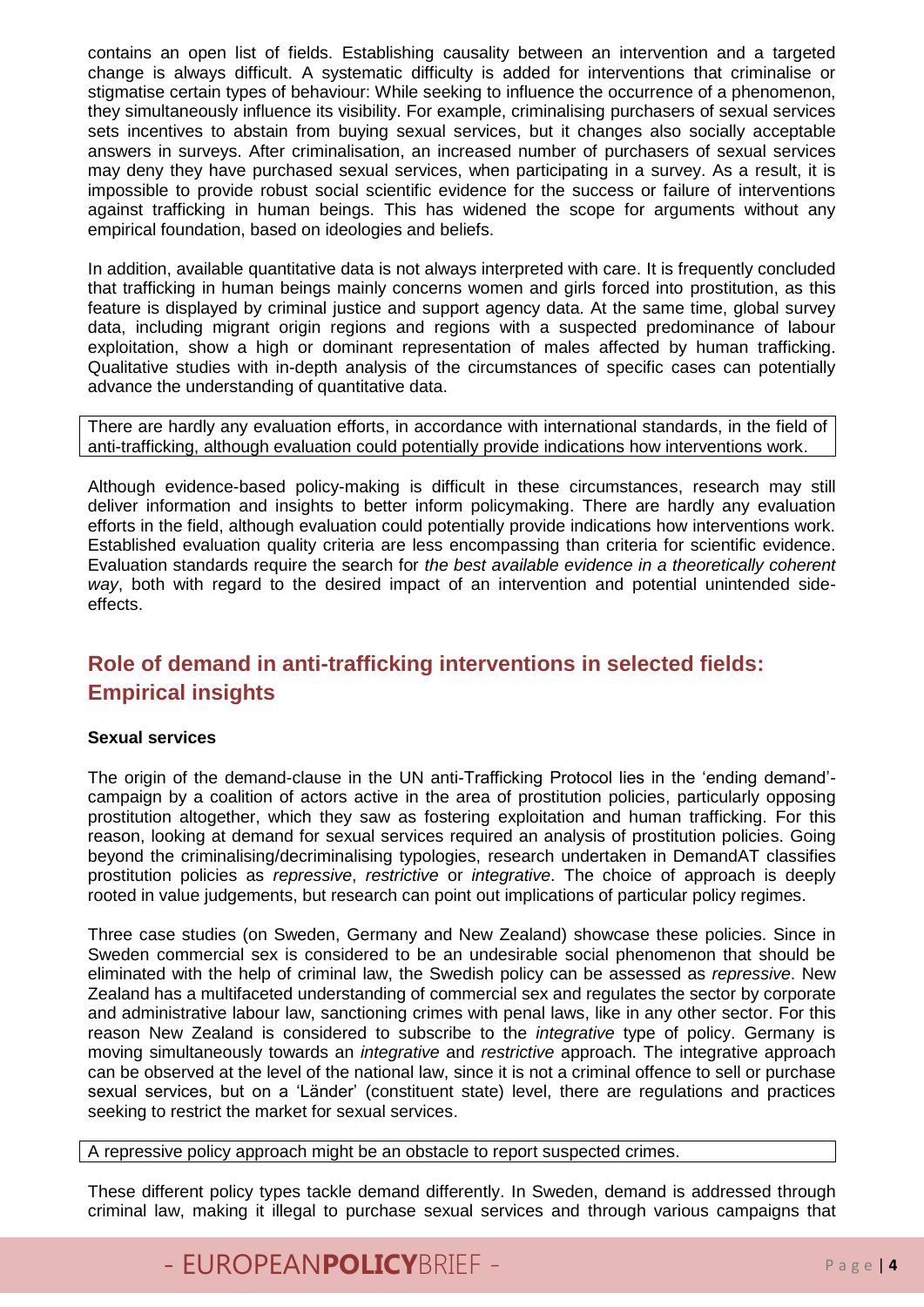discourage men to purchase sex. In Germany, there are initiatives that encourage cooperation between clients, NGOs and politicians, 'codes of conducts' and awareness-raising campaigns aimed at clients, informing them about trafficking. New Zealand has implemented demand-side measures such as laws that explicitly prohibit pressuring a sex worker to provide services. Illicit behaviour of intermediaries can be sanctioned. The state also seeks to influence clients and intermediaries by 'codes of conduct' for operators within the sector.

Addressing demand exclusively is unlikely to produce the declared end results of policies.

The client study undertaken in the framework of this research suggests that a repressive policy approach might be an obstacle to report suspected crimes because clients risk of being charged themselves when reporting a suspicion of coercion. In all three cases, addressing demand exclusively is not likely to produce the declared end results of policies. Other measures need to be implemented simultaneously, such as reducing sex worker vulnerability, limit opportunities for exploitation and build alliances between sex workers, NGOs and authorities.

#### **Domestic work**

A particularity of domestic work is that it takes place in private households, far from the public eye and where labour checks are rare or absent. Situations of trafficking in the context of domestic work have been reported in various working arrangements. Exploited domestic workers can be employed directly by the household or indirectly through agencies, with a regular declared contract or informally, with an undeclared contract. As a rule, incidents of trafficking are higher among domestic workers who live in the same household in which they work (live-ins).

Specific situations have been identified in which trafficking has been sanctioned. Specific contracts available only for diplomatic personnel have been used to force domestic workers into slave-like conditions; persons employed with au-pair contracts have been forced to supply full-time care work; family-based engagements such as marriages and child fostering have been abused to force persons to provide work around the clock and or exploit them in other ways. In the countries of the study, domestic work is regulated either through general labour law (Greece, Cyprus and the UK) or through specific regulations (Belgium, France, Italy, and in more limited manner in the Netherlands. As many domestic workers are migrants, regulations for the immigration of domestic workers also shape the field. Their immigration may be regulated by a specific work-visa for migrant domestic workers (in the UK and Cyprus), or by general immigration laws which apply to other migrant workers as well (in the other five countries).

Vulnerability to exploitation in domestic work emanates from the worker's situation, as well as from the particular workplace and employment relations.

Analysing demand in the context of trafficking in the domestic work sector highlights that vulnerabilities of domestic workers and demand-side factors are two sides of the same coin. Vulnerabilities emanate from the worker's situation (such as the social isolation while working in a private household, limited knowledge of the language in the country of destination, lack of knowledge of their rights etc.) as well as from the particular workplace and employment relations (informal work, live-in arrangements, isolated work setting where enforcement of regulations is challenging). The research found three types of factors influencing exploitation in domestic work: *economic factors* (households improve their economic situation by paying little or nothing to domestic workers), *social norms and discrimination* (indicating that domestic work should be unpaid, done by women and specific migrant or ethnic groups that are considered to deserve no regular working conditions) and *policies and regulations* (polices maintaining the dependency of the worker on their employer through, for instance, tied-visa schemes for migrant domestic workers or limited access to labour rights for migrants without work or residence permit/permission to stay).

Research found three types of factors influencing the likelihood of trafficking in the context of demand for domestic work: economic factors, social norms and policies.

The research found that three key lines of action are particular relevant for this area: raising awareness for labour rights of domestic workers for (potential) employers and their peers; protecting domestic workers' rights through better regulations and empowerment of workers, as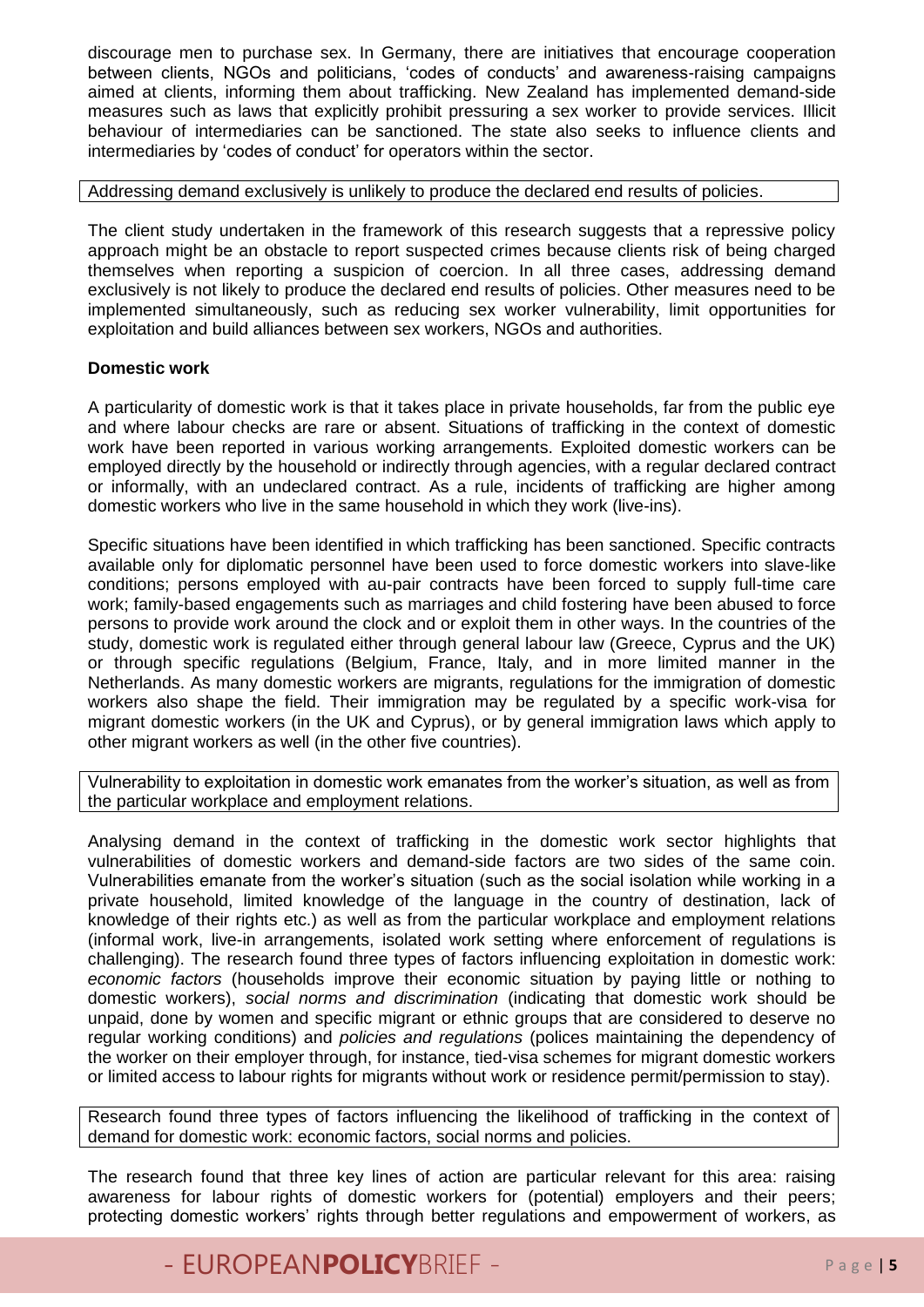well as detecting labour and criminal law infringements and sanctioning perpetrators and ensuring that workers have access to remedies (including undocumented workers). Labour inspection is important for the compliance of labour regulations, and its role in the domestic work could be reinforced.

#### **Global supply chains**

Domestic services involve the shortest possible link between exploitative work and consumption, with employers or their family members consuming the benefits of domestic work. In contrast, a large range of goods is provided via a long supply-chain. The end consumer buys a good from a retailer, but demand on this market is linked to demand in other markets in a highly fragmented and dispersed production context in which labour may be exploited in the production of raw materials and intermediate goods. Labour recruitment and labour relations are intimately tied up with such interlinked economic relations that are usually addressed as supply chain relations. In global production networks, goods may be supplied in markets with changing partners, or between companies engaged in long-term contractual relations, or within companies.

With regard to goods produced in global production networks, trafficking is usually addressed in the same context as forced labour and/or slavery so that the study of initiatives with regard to such goods addressed trafficking, forced labour and slavery (TFLS) as one complex issue. Two trends contributed to this perspective: Companies engaged in Corporate Social Responsibility (CSR) have begun responding to concerns around TFLS, and actors involved in addressing TFLS have begun to recognise the relevance and potential of supply chains. The study identified and clustered 97 initiatives with an overlapping focus on supply chains and TFLS. In addition, three case studies on particular industries were conducted: electronics in Malaysia, constructions in Qatar and agriculture in Florida (US). Research found that many initiatives relate to the following areas: supply chain monitoring (often in combination with) employer guidance, institutional procurement (including public procurement) and labour market intermediaries.

The analysis also reflected on the underlying mechanisms of initiatives in order to identify factors so that some are considered more successful than others. There are initiatives that mandate disclosure of information from companies. Their success depends on clearly stipulated enforcement mechanisms that foresee significant consequences if companies do not comply. This can be exemplified by referring to the 'Dirty List' measure in Brazil. In short, major companies and banks have pledged not to work with companies or individuals who appeared on the list (who rely on exploitation in their production chains). Appearing on the 'Dirty List' meant losing a significant share of firms' market so the measure envisaged enforcement mechanisms with significant consequences.

Initiatives aimed at addressing trafficking, forced labour and slavery are likely to have a higher impact if they are accompanied by a commitment to ensuring labour rights and standards for all, including migrants.

A small number of examples were found that relied on the encouragement of genuine worker participation as a mechanism. This is the case of the Coalition of Immokalee Workers' Fair Food Programme. The analysis of such cases indicates that involving workers increases the impact of the initiative. However, worker involvement does not take place in a vacuum. It is crucial to acknowledge the relevance of labour rights and labour standards in general and migrant rights in particular. For this reason, anti-TFLS initiatives are likely to have a higher impact if they are accompanied by a commitment to ensuring labour rights and standards for all migrants.

#### **Role of law enforcement in addressing demand – labour strand and security strand**

#### *Security strand*

The study on the security strand analysed the role of the security sector in countering demand in the context of THB. The security sector refers to *stakeholders concerned with maintaining general public security and law and order*, and can include both, state and private actors, such as security companies. Relevant actors include the police, intelligence, border guards, immigration authorities, prosecutors and judges (in so far they deal with criminal law or public administrative law). The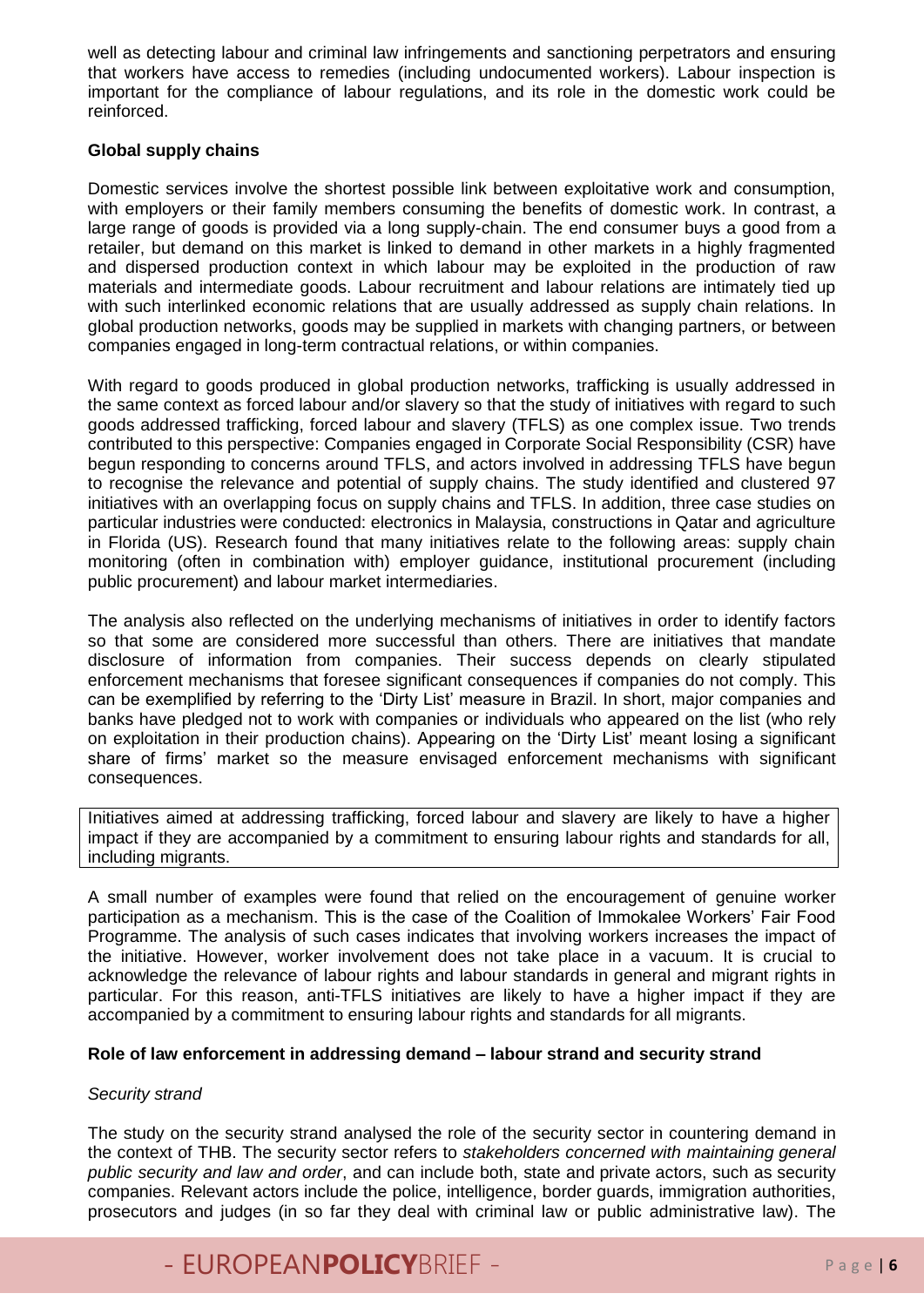analytical framework is structured broadly on criminal law basis, i.e. the security sector's role is to prevent, deter and disrupt, prosecute and convict criminal or law-violating activities. If a demandside action or activity falls out of the security sector jurisdiction, i.e. it is technically not criminal or is difficult or impossible to prove that it violates the law, it is difficult for the security sector to play a role. The slight exception to this is that in countries following a common-law structure, the judiciary can create precedents where the said action can be reconfigured as a violation.

The security sector's role in addressing demand is tied to its legal framework i.e. mandates and jurisdictions and restricted to criminalised activities, subscribing to the traditional command and control type of approach. Law enforcement actors become directly involved if particular forms of demand are criminalised. As a consequence, some law enforcement actors saw very limited options to take action with regard to demand, while others interpreted 'demand' as anything that contributed to the emergence of trafficking relations and discussed limits of prosecution in this context.

Traditional *command and control* efforts against human trafficking need to be corroborated with other measures, especially when it comes to addressing vulnerabilities of those affected and preventing the exploitative situation altogether.

Security sector actors interviewed for the study referred to trafficking situations in which the victim is involved in criminalised activities – such as trafficking for forced criminality or for marriages of convenience – as challenging. In such situations, law enforcement has to make sure the persons trafficked are not prosecuted, in line with the non–punishment clause for victims of trafficking. Another challenge for law enforcement actors resides in the specificities and implementing procedures of domestic legal framework (criminal or penal codes). A narrow focus on addressing demand-side through specific anti-THB legislation may be misleading from a perspective of law in practice, as law enforcement actors may not necessarily rely on specific provisions on countering THB, Hence, the 'best evidence of the worst offence' principle implies that they often prosecute cases under other related offences, which may more easily lead to convictions. Adding to the complexity is the fact that certain offences relevant in this context (such as bans on child begging) may be dealt with administrative rather than criminal law. As a result, criminal networks are temporarily disrupted, but it is doubted whether it has a preventive effect against trafficking in human beings in the long run. For these reason, security sector actors are aware that traditional command and control efforts against trafficking need to be corroborated with other measures – especially when it comes to addressing vulnerabilities of those affected and preventing the exploitative situation altogether.

#### *Labour strand*

The study on the role of labour inspectorates to address demand in the context of trafficking in human beings for labour exploitation (THB-LE) found two types of labour inspecting systems – a *comprehensive system* (in the Netherlands and Czech Republic) and a *dual system* (Austria and Germany). Dual systems are characterised by the separation of the tasks of monitoring compliance with labour standards (such as minimum wage, working time and occupational security and health) from the tasks of monitoring compliance with migration and tax laws (to prevent tax evasion, social welfare fraud and undeclared employment). Labour standards are monitored by labour inspections, while migration and tax laws are monitored by financial authorities. Comprehensive labour inspecting systems are tasked with the supervision of both areas. THB-LE is either a side task embedded within the routine activities of labour inspectorates (in AT, CZ and DE) or is an explicit task (of the Dutch labour inspectorate and of the Gangmaster Licensing Authority in the UK).

Although labour inspectorates are involved in the efforts to tackle THB-LE in all countries under study to a greater or lesser extent, other priorities dominate their approach, particularly combating of undeclared and bogus forms of employment and in fact, the focus is to a great extent on undeclared ("illegal") migrant labour. The latter focus makes it difficult to detect cases in which irregular migrants are involved as victims of trafficking for labour exploitation, because it is difficult to achieve their cooperation if they fear to be sanctioned for migration offences. Labour inspectors are rarely becoming aware of such cases, so they also rarely refer potential victims to support structures. Therefore, integrated strategies involving various actors and stakeholders, including

# - EUROPEANPOLICYBRIEF - Page |**7**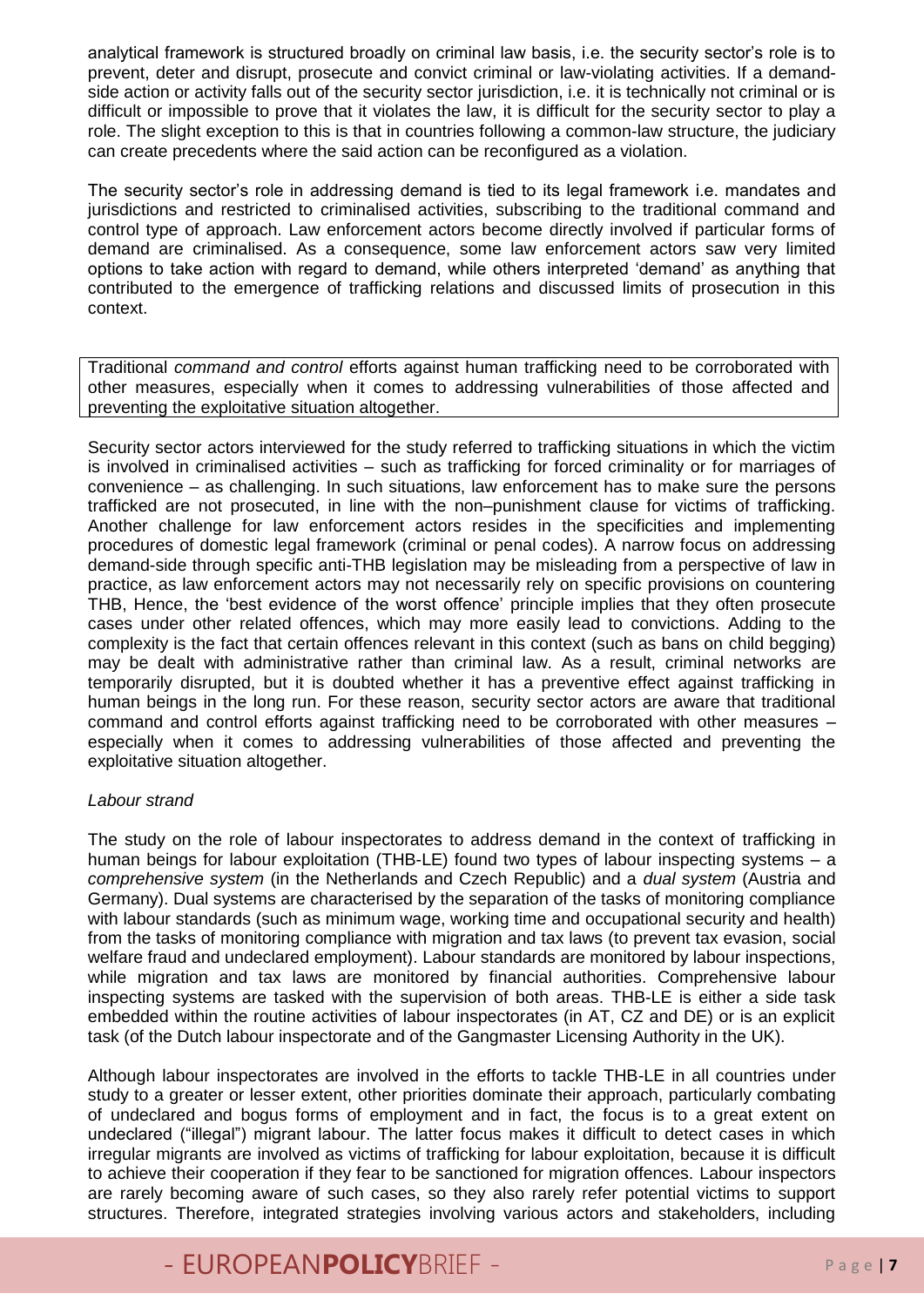private initiatives, are expected to improve the anti-trafficking work. In addition, strengthening the rights and the awareness of workers regarding their rights are considered as the other side of the coin when it comes to reducing demand.

It is important not to 'normalise' less severe incidents of exploitation, but to address the whole continuum of breaches (from non-compliance with labour laws to severe forms of labour exploitation).

Labour inspectors see their main task as combating different forms of labour exploitation. They argue that this simultaneously functions as preventing trafficking for the purpose of labour exploitation. If opportunities for exploitation are reduced through the deterrent effect of inspections and sanctions, incentives for recruiting persons into exploitative labour relations are reduced. Often, labour inspections that focus on sectors and branches prone to exploitative practices are more likely to address exploitation. According to their logic, it is important not to 'normalise' less severe incidents of exploitation, but to address the whole continuum of breaches (from noncompliance with labour laws to severe forms of labour exploitation). With a broad approach to the reduction of exploitation, labour inspectorates expect to reduce the ground for trafficking for labour exploitation more effectively than by focussing on trafficking only.

#### **Addressing demand through campaigns**

Campaigns are seen as a major tool to prevent human trafficking, enabling information sharing and awareness and/or behaviour change. However, theoretical analysis indicates that awarenessraising of general audiences does not help to reduce suffering of victims unless it leads to action. This study investigated into campaigns that ask people to do something. Demand-side campaigns seek to reduce trafficking by influencing patterns of the spending of money for goods and services, or by encouraging the reporting of suspicious occurrences to the police or NGOs.

Awareness-raising alone, with no action attached to it, leads to no reduction of exploitation and trafficking.

For many campaigns, no evaluation could be identified and available evaluations mostly did not comply with established evaluation standards. These provide only partial insights into the working of campaigns. Evaluations of spending-shift campaigns did not provide any evidence that spending patterns have changed nor that trafficking was reduced. Reporting campaigns often target hundreds of thousands of people; however, only a few are in a position to act upon the messages, and even fewer do so. Messages designed to attract attention to, and raise awareness of, potential exploitation can easily be misunderstood and have unintended and harmful side-effects on perceptions of victims and perpetrators. Victims and perpetrators may be overlooked if they do not correspond to stereotypes in the campaign.

Internal evaluations provided often more critical insights than evaluations commissioned to external evaluators.

In contrast to expectations, internal evaluations – conducted by staff of the campaigning organisation – provided often more interesting critical insights than evaluations commissioned to external evaluators. This may be caused by better data access and a stronger commitment to learning, compared to presenting an organisational activity as successful to funders and external audiences.

#### **Policy Implications and Recommendations**

Research on demand and on demand-side measures confirmed a number of findings and also led to some new conclusions which suggest further action by policymakers in the field of antitrafficking. Recommendations are put together according to their content – from those specifically referring to demand-reduction in the context of trafficking to those referring to general policy formulation in the area of anti-trafficking.

# - EUROPEAN**POLICY**BRIEF - P a g e <sup>|</sup>**<sup>8</sup>**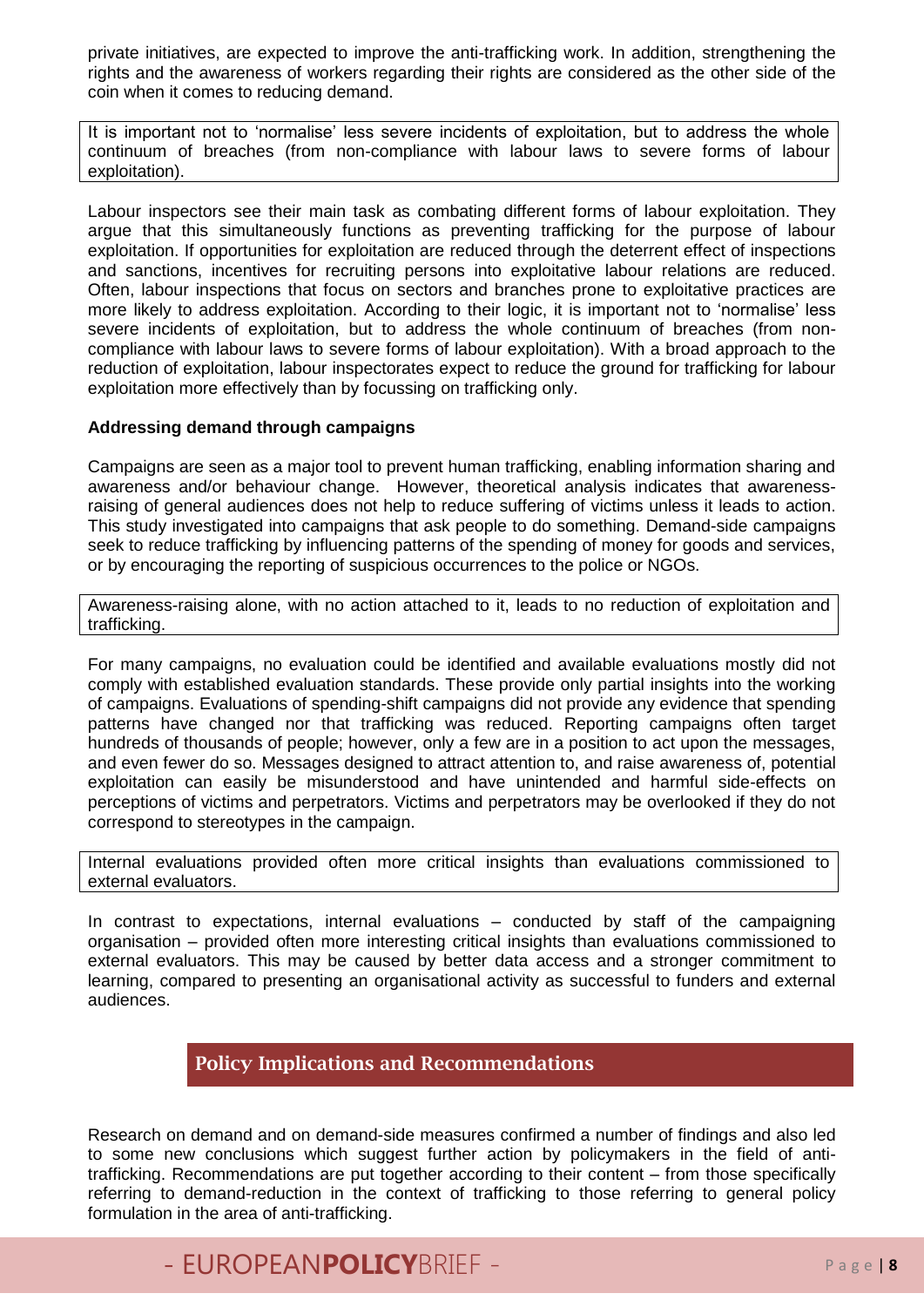#### **1. 'Demand-side' policies and measures shape purchasing conditions in a market context. Such measures need to be combined with other antitrafficking efforts.**

Research found that 'demand' is used in a range of different meanings. Without a meaningful use of the concept in particular policies, 'demand' can become just a label for anti-trafficking policies, regardless of their focus. It is recommended to avoid expanding the concept to virtually anything that leads to trafficking in human beings. If demand is used in the most frequently evoked meaning of 'willingness and capacity to purchase a good or service', demand-side intervention refers to policies and measures that shape the purchaser side in a specified market context. Such measures do not work in isolation. Addressing demand has to be done in parallel with other preventive measures as well as with protection measures of those potentially affected and in partnership with all stakeholders engaged in tackling trafficking.

#### **2. Make best use of available evidence and improve evaluation of measures.**

All empirical work in this project had to deal with the fact that while much is written on measures against trafficking, empirical evidence on the impacts is rare and difficult to produce. In such a field, conceptual and theoretical clarity and close scrutiny of the available evidence is necessary for improvement. This study has shown that in-depth analysis of case studies with all relevant stakeholders as well as case law analysis can highlight mechanisms and features relevant for the emergence of trafficking in human beings. Particular relevant are those case studies where there is solid evidence, according to international established standards, of reducing exploitation.

Evaluation studies are therefore another way of producing better insights into the impacts of policies and measures. Evaluation must be planned in advance and resources allocated accordingly. Small scale internal evaluations and large scale external evaluations can be professionalised with adequate support and orientation towards established standards as developed by professional bodies. While the analysis of case-specific organisational mistakes may be restricted to internal learning, key results should be made publicly available, ideally through an easy-access repository, to make sure organisations can learn from one another. For this, evaluation should be recognised as a success in itself, as learning from past interventions is crucial for improving future ones.

#### **3. Anti-trafficking policies, including demand-side measures, need to be context specific and custom made for particular markets.**

Anti-trafficking policies do not function in a vacuum, but operate within national and international legal contexts. These contexts are highly relevant. Transferring insights from one policy area to another or from one country to another is difficult. In addition, trafficking in human beings rests on exploitative relations that are embedded in many different market contexts. Exploitation in agriculture and construction, in domestic work and prostitution is embedded in markets with different characteristics. For example, domestic work and sex work are characterized by an environment in which most activities are performed unpaid within relations inside private rooms – an environment that offers options to hide the exploitation of workers who clearly aim at gaining an income with their activity. For construction and agriculture, fluctuations in labour demand and the predominance of temporary workers are more relevant circumstances.

Research on labour exploitation showed that restrictive immigration policies make workers vulnerable to exploitation and abuse from the side of their employers. This concerns particularly undocumented workers and workers on tied visa. Extreme cases are found concerning domestic workers of diplomats – an environment where tied working visa is combined with virtual immunity of potential exploiters. States that enable such a blatant imbalance of power in a working relation through their policies have an obligation to take counteracting precautions. Migration policies in general should be checked if they include safeguards for trafficking victims, or whether they can be changed in a way to induce less vulnerability.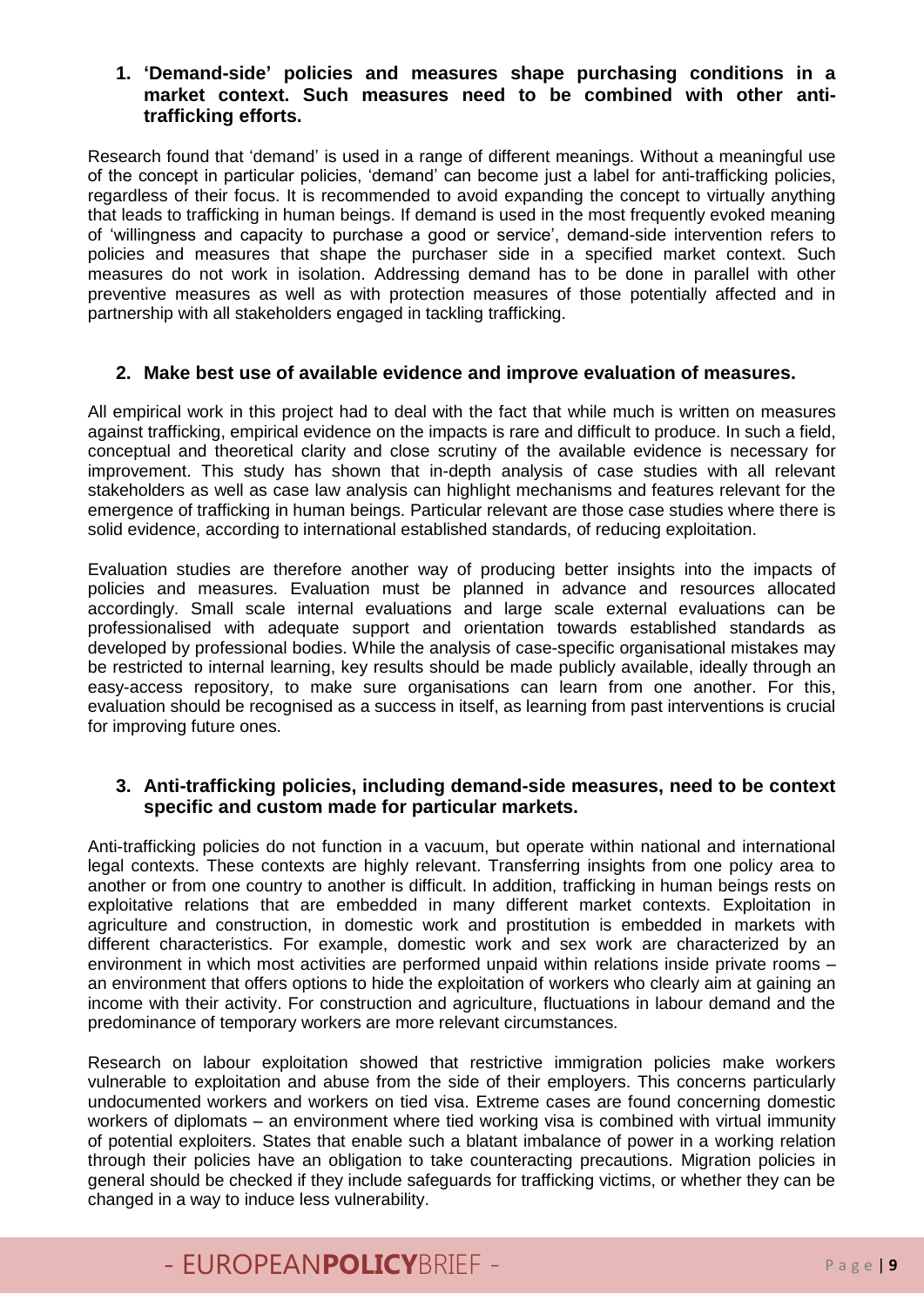#### **4. Resources to fight trafficking are limited. Addressing situations of various degrees of exploitation can contribute to detecting and preventing trafficking.**

Particularly research on labour inspections in domestic work showed that people are trafficked into exploitation of various and increasing degrees. Sole emphasis on extreme situations is unhelpful in identifying forced labour and trafficking in human beings. With regard to trafficking for labour exploitation, there is a need to look beyond the point of contacting (demand, supply, price) and to look at the relational aspect of the employment arrangements. Vulnerabilities may not be obvious at the beginning of a labour relation, but can evolve or come to the attention of the employer in the course of a relation. In that sense, combatting labour exploitation is a prevention measure against the emergence of more severe forms of exploitation. Access of (migrant) workers to mechanisms for reporting exploitative situations is expected to contribute to detecting and preventing trafficking for labour exploitation.

In addition, situations of severe exploitation may not meet all trafficking criteria and situations might not be addressed. If resources are mobilised for addressing exploitation, trafficking cases are less likely to be overlooked.

**Research Parameters**

The project consisted of a range of complementary sub-studies taking care of comprehensive literature analysis in their area and using a range of additional empirical investigation methods. These included:

- Analysis of case law concerning trafficking for the purpose of exploitation in domestic work in seven European countries, including cases in which trafficking was investigated and dropped, sanctioning other crimes.
- Mapping of measures addressing trafficking in human beings among others in the context global supply chains and comparative analysis of their key features. Three cases studies on particular industries – electronics, constructions and agriculture – were conducted.
- Comparative analysis of evaluations of demand-side campaigns against established evaluation criteria and development of a manual to increase evaluability of demand-side campaigns.
- Comparative analysis on what is perceived as 'demand-side measures' and how addressing demand links with norms and routines in the security sector and in labour inspections in selected European case studies, as well as through a EU wide questionnaire.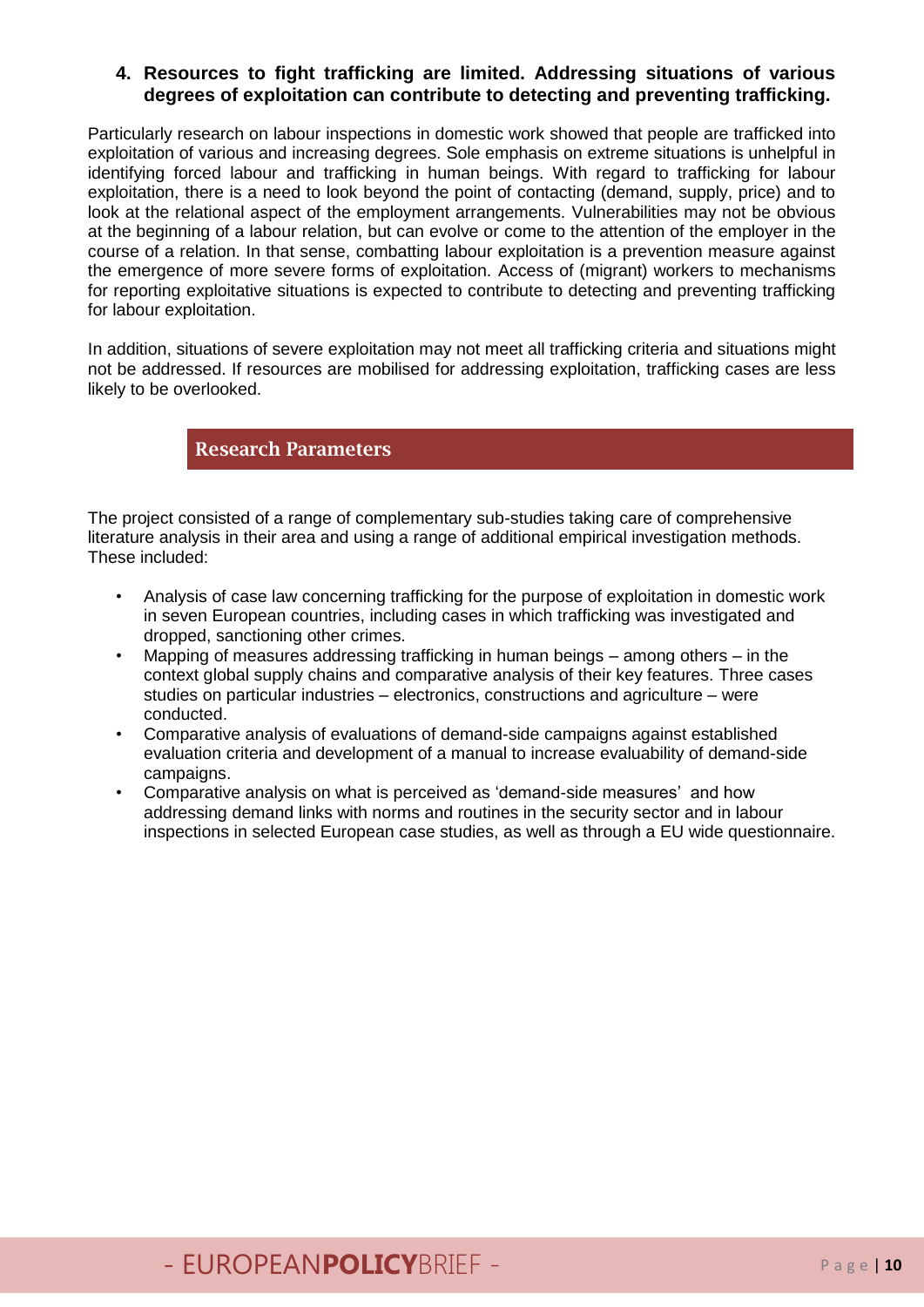#### **References**

Ricard-Guay, Alexandra (2016): Addressing the Demand-side of Trafficking in the Domestic Work Sector: Main Findings at European Level. Vienna: ICMPD. Available at [http://demandat.eu/sites/default/files/D8%2017\\_PolicyBrief\\_European\\_ARicard-Guay.pdf.](http://demandat.eu/sites/default/files/D8%2017_PolicyBrief_European_ARicard-Guay.pdf)

Vogel, Dita and Cyrus, Norbert (2017): How Successful Are Campaigns Addressing The Demand-Side Of Trafficking In Human Beings? Vienna: ICMPD. Available at [http://demandat.eu/sites/default/files/D12.4%20DemandAT-PB-%20Campaigns\\_webversion.pdf.](http://demandat.eu/sites/default/files/D12.4%20DemandAT-PB-%20Campaigns_webversion.pdf)

Östergren, Petra (2017): Preventing Exploitation and Trafficking in the Sex Work Sector. Vienna: ICMPD. Available at [http://demandat.eu/sites/default/files/DemandAT\\_PolicyBrief\\_Preventing%20Vulnerability.pdf.](http://demandat.eu/sites/default/files/DemandAT_PolicyBrief_Preventing%20Vulnerability.pdf)

McGrath, Siobhán and Mieres, Fabiola (2017): Four Principles for Addressing Trafficking, Forced Labour and/or Slavery (TFLS) in Supply Chains. Vienna: ICMPD. Available at [http://demandat.eu/sites/default/files/DemandAT\\_Policy\\_Brief\\_SupplyChains.pdf.](http://demandat.eu/sites/default/files/DemandAT_Policy_Brief_SupplyChains.pdf)

Haxhi, Stela (2017): The Security Sector Role In Addressing The Demand-Side Of Human Trafficking. European Policy Brief. Vienna: ICMPD. Available at [http://demandat.eu/sites/default/files/D11.2\\_TheRoleOfSecuritySectorInAddressingTheDemandSideOfTraffic](http://demandat.eu/sites/default/files/D11.2_TheRoleOfSecuritySectorInAddressingTheDemandSideOfTrafficking_DCAF.pdf) [king\\_DCAF.pdf.](http://demandat.eu/sites/default/files/D11.2_TheRoleOfSecuritySectorInAddressingTheDemandSideOfTrafficking_DCAF.pdf)